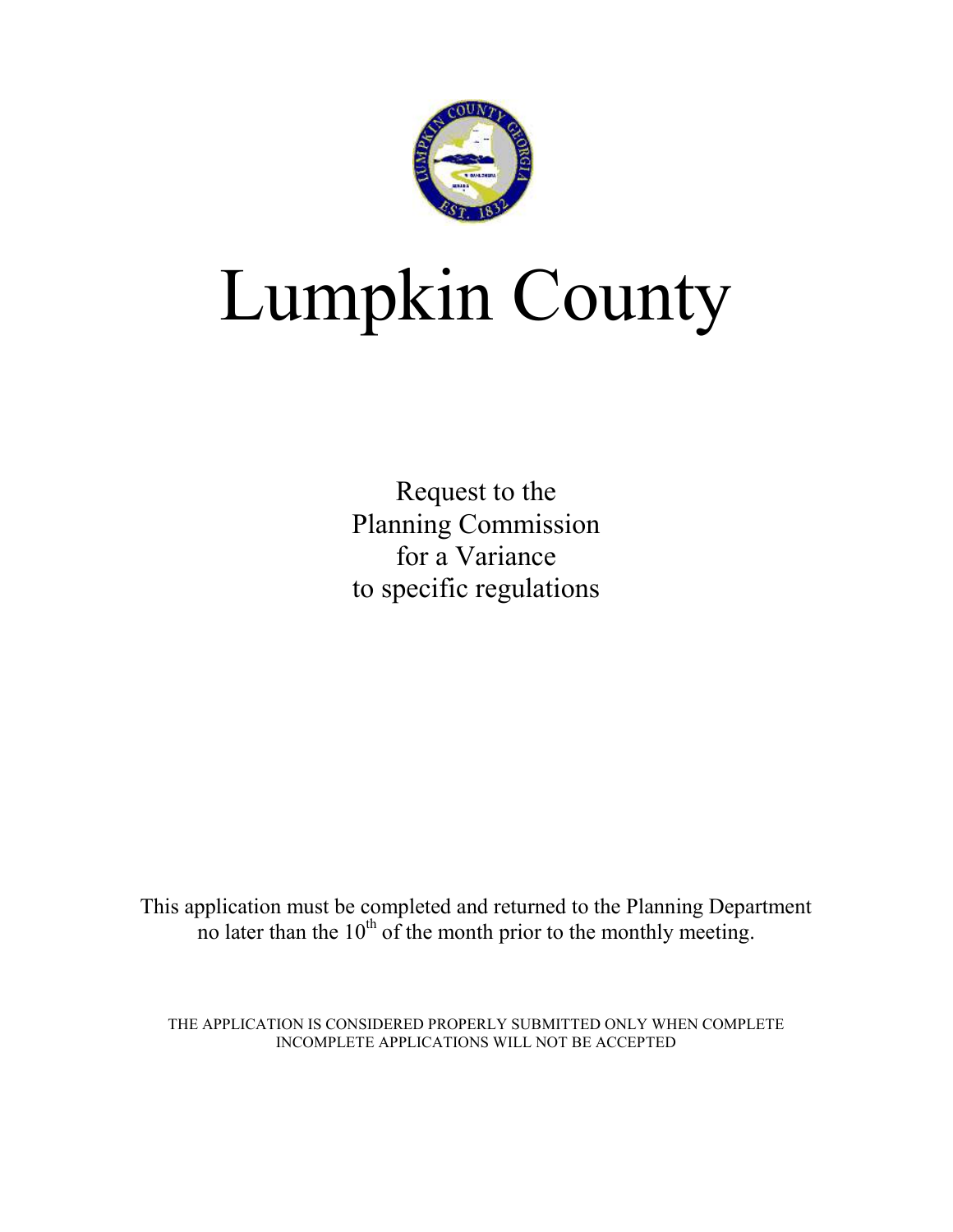#### **VARIANCES**

#### Chapter. 26, Section 26-353-355; Chapter. 27, Section 27-71

The purpose of a variance is to provide relief when a strict application of the Land Use and Development

Codes would impose unusual practical difficulties or unnecessary physical hardships on the applicant.

Unusual practical difficulties and physical hardships may result from:

- 1. Size shape and dimension of a site.
- 2. The location of an existing structure.
- 3. Geographic, topographic, or other conditions that exist at the site.

#### No variance may be granted from a self-imposed hardship.

The Planning Commission is responsible for considering and making decisions on requests for variances. Reasonable conditions may be imposed in connection with a variance as deemed necessary to protect the best interest of the surrounding property or neighborhood, and otherwise secure the purpose and requirements of the Land Use and Development Codes.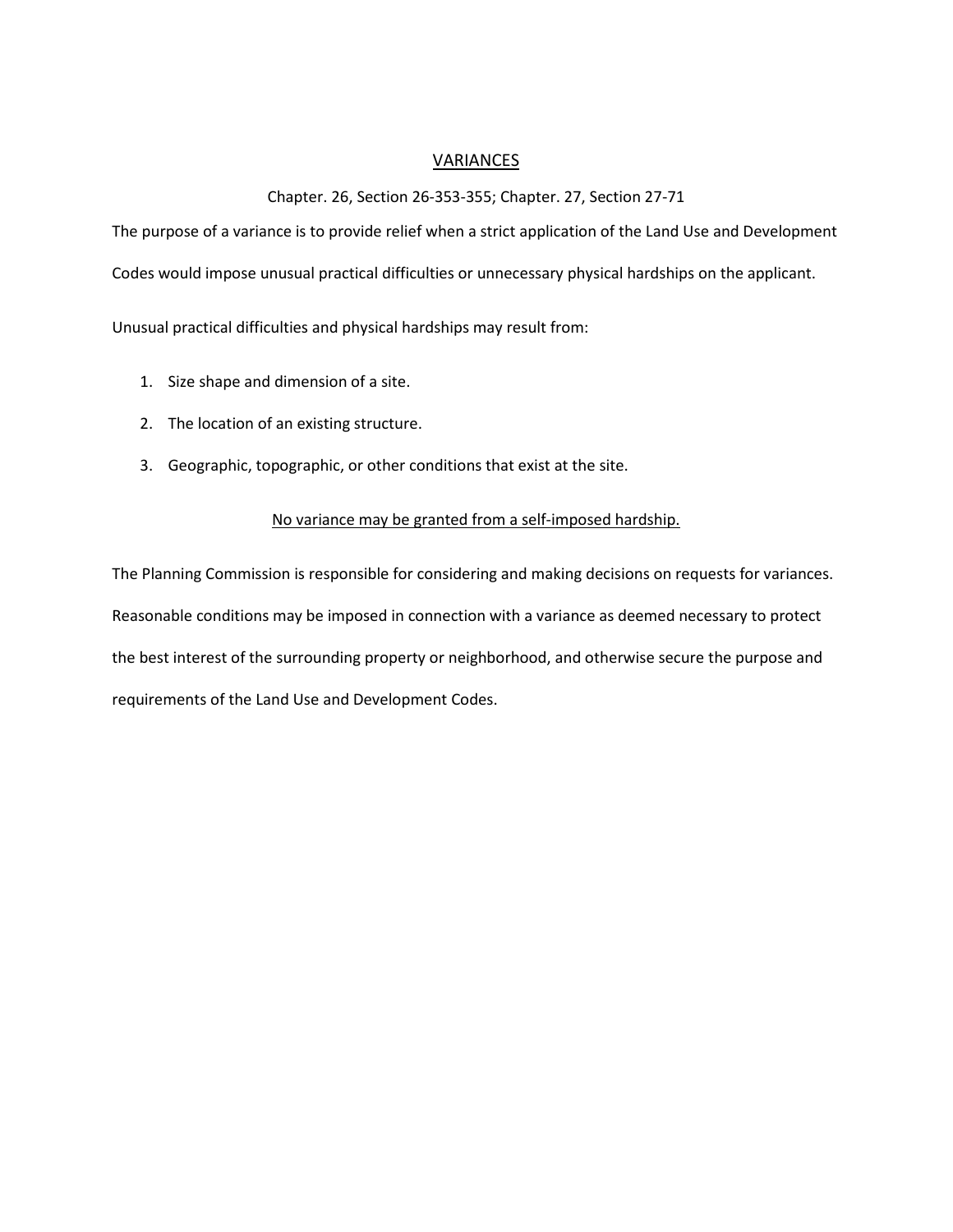

# **Lumpkin County, Georgia**

### Planning Department

| $\Box$ -APPROVED $\Box$ -DENIED |  |  |  |  |
|---------------------------------|--|--|--|--|
| $\Box$ -MAP AMENDMENT           |  |  |  |  |
| DATF <sup>.</sup>               |  |  |  |  |
|                                 |  |  |  |  |

CASE NO.

25 SHORT STREET, SUITE 10, DAHLONEGA, GEORGIA 30533 (706) 864-6894 FAX: (706) 867-7272

## **REQUIRED INFORMATION FOR ALL APPLICATIONS**

|                                                                                     |                             | *If applicant is "not" property owner, then Property Owner Authorization Form is required* |                        |
|-------------------------------------------------------------------------------------|-----------------------------|--------------------------------------------------------------------------------------------|------------------------|
| Applicant's Name:                                                                   |                             |                                                                                            |                        |
|                                                                                     |                             |                                                                                            |                        |
|                                                                                     |                             |                                                                                            |                        |
| Phone: $\qquad \qquad$                                                              |                             |                                                                                            |                        |
| Description of Request:                                                             |                             |                                                                                            |                        |
|                                                                                     |                             |                                                                                            |                        |
|                                                                                     |                             |                                                                                            |                        |
|                                                                                     |                             |                                                                                            |                        |
|                                                                                     |                             |                                                                                            |                        |
| Proposed Land Use:                                                                  |                             |                                                                                            |                        |
|                                                                                     |                             | <b>Office Use Only</b>                                                                     |                        |
| Parcel No.:                                                                         |                             | <b>Land Use of Surrounding</b><br>Properties:                                              |                        |
|                                                                                     |                             | $\frac{F10 \text{pc} \text{u}\text{c} \cdot \text{s}}{[North: ]}$                          | South: $\qquad \qquad$ |
| FOR MAP AMENDMENTS ONLY:                                                            |                             | West:                                                                                      | East: $\qquad \qquad$  |
| Requested amendment to Character Area Map<br>Designation of property:               |                             |                                                                                            |                        |
|                                                                                     | <b>REQUIRED ATTACHMENTS</b> |                                                                                            |                        |
| Proof of Ownership (Deed)<br>Notarized authorization of owner, if not the applicant |                             |                                                                                            |                        |
| Survey or Map of the property (11" x 17" maximum size)<br>$\sim$                    |                             |                                                                                            |                        |
| Legal Description of the Property                                                   |                             |                                                                                            |                        |
| Processing and review fee (receipt)                                                 |                             |                                                                                            |                        |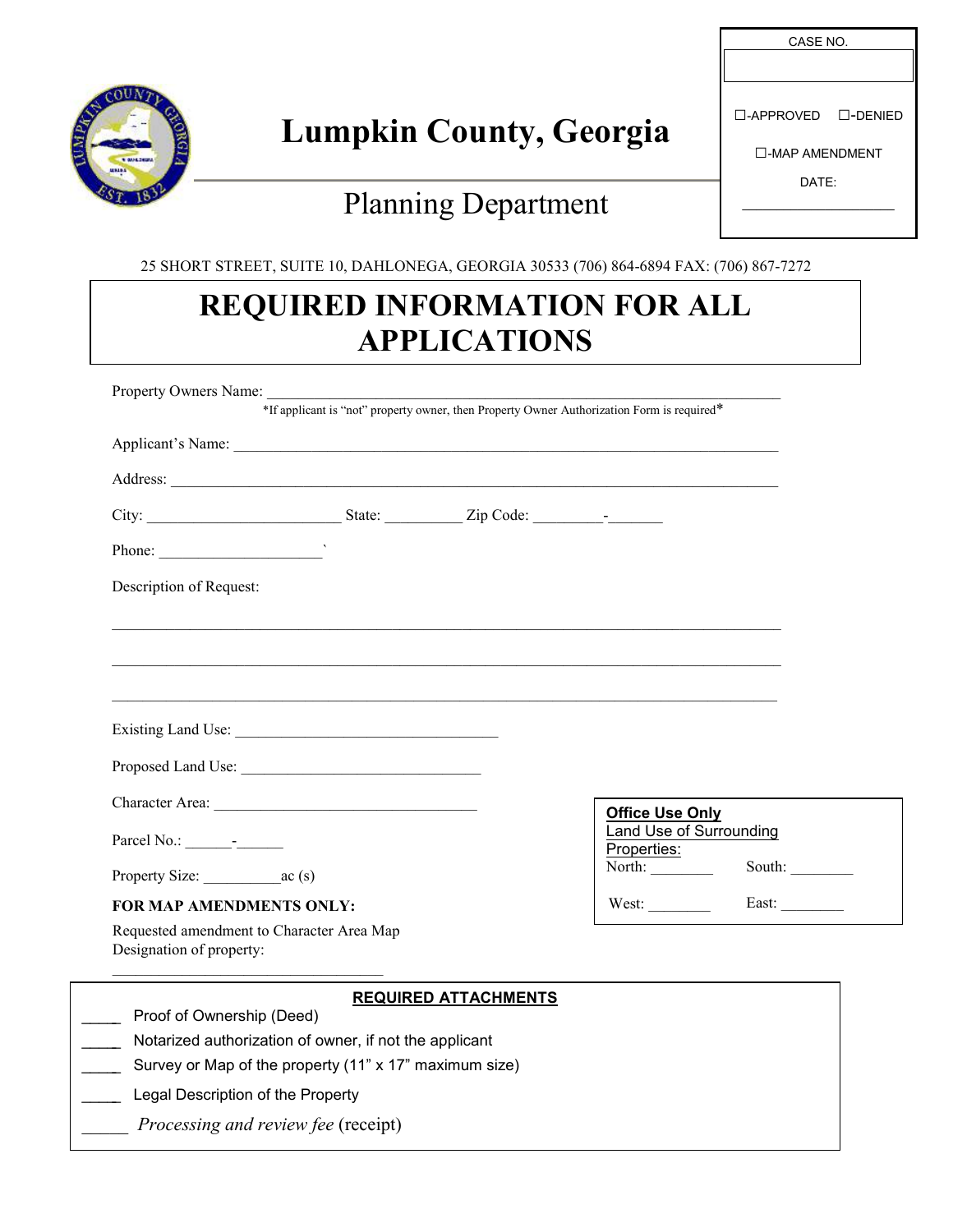#### I, \_\_\_\_\_\_\_\_\_\_\_\_\_\_\_\_\_\_\_\_\_\_\_\_\_\_\_\_\_\_\_\_\_\_\_, BY SUBMITTAL OF THIS APPLICATION

(print name) hereby request an amendment to the land use plan and / or the future land use map or a variance to specific provisions of the land use code and / or a variance from certain requirements of the subdivision regulations or from specific provisions of other Lumpkin County regulations as described within this application. By signature below I attest that all information provided within and submitted with this application is true and correct to the best of my knowledge.

|                                                          | Date:                                               |
|----------------------------------------------------------|-----------------------------------------------------|
| <b>STATE OF GEORGIA</b><br><b>COUNTY OF LUMPKIN</b>      |                                                     |
| The foregoing instrument was acknowledged before me this | by<br>(date)                                        |
| (Name of Person Acknowledging)                           | , who is personally known to me or who has produced |
| (Type of Identification)                                 | as identification and did (did not) take an oath.   |
| (Signature)                                              | <b>Notary Public, Commission No.</b>                |
| (Name of Notary typed, printed or stamped)               |                                                     |

#### **NOTE:**

*The Planning Commission and/or Board of Commissioners, as appropriate, shall consider the following standards in considering any proposal that would result in a special land use approval, variance to character area standards or changes to the Future Land Use Map, giving due weight or priority to those factors that are appropriate to the circumstances of each proposal. Additional and specific standards are also listed under each individual procedure.* 

- $\Box$  Is the proposed request consistent with the purpose and intent of the character area, village or corridor in which it is located or proposed to be located?
- Is the proposed request consistent with the purpose and intent of this Land Use Code?
- □ Will the proposed request cause a burden on County infrastructure?
- $\Box$  Is the proposed request compatible with surrounding land uses within the Character Area and adjacent properties?
- $\Box$  Is the proposed request consistent with goals, strategies and policies of the Comprehensive Plan?
- $\Box$  Is the proposed request required to adequately address new or changing conditions or to properly implement the Comprehensive Plan?
- Does the proposed request reasonably promote the public health, safety, morality or general welfare?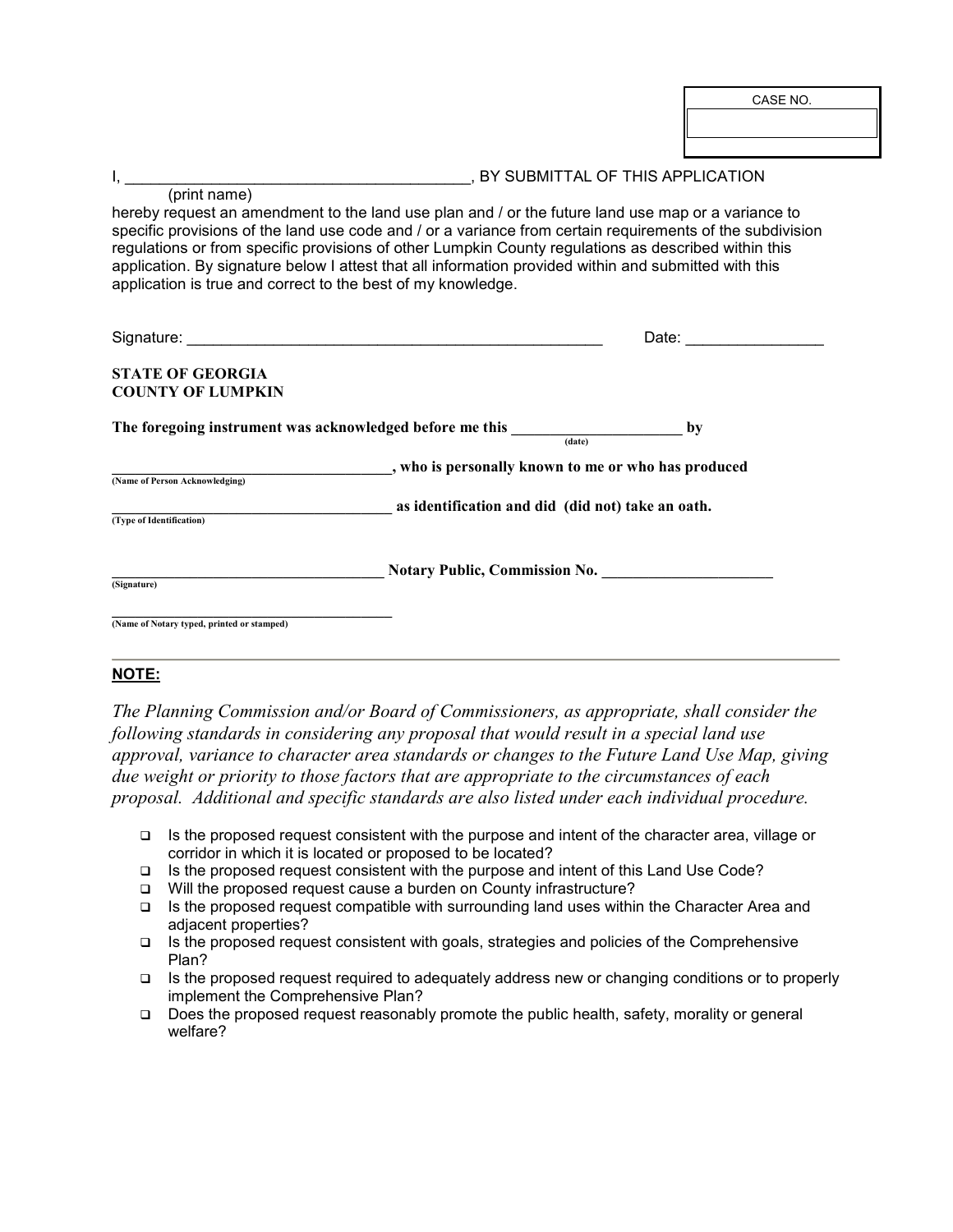

### Planning Department

25 SHORT STREET, SUITE 10, DAHLONEGA, GEORGIA 30533 (706) 864-6894 FAX: (706) 867-7272

### **VARIANCE REQUEST FORM**

**Requested Action**

[ ] Front Setback Variance of \_\_\_\_\_\_\_\_ feet. [ ] Rear Setback Variance of \_\_\_\_\_\_ feet.

[ ] Side Setback Variance of \_\_\_\_\_\_\_\_\_\_\_feet. [ ] Lot Size Variance of \_\_\_\_\_\_ acres.

[ ] Mobile Home Variance **[ ]** appeal of a Administrative Decision [ ] Other

description:\_\_\_\_\_\_\_\_\_\_\_\_\_\_\_\_\_\_\_\_\_\_\_\_\_\_\_\_\_\_\_\_\_\_\_\_\_\_\_\_\_\_\_\_\_\_\_\_\_\_\_\_\_\_\_\_\_\_\_\_\_\_\_\_\_\_\_\_\_\_\_\_

Land Use/Development Regulation:

Please attach any maps, drawings, letters or any other information concerning this matter. The Planning Board will make their decision based on the information you provide.

Failure to provide adequate information will result in the application being rejected.

1) What exceptional conditions apply to this particular piece of property requiring the need for a variance from the established standards?

\_\_\_\_\_\_\_\_\_\_\_\_\_\_\_\_\_\_\_\_\_\_\_\_\_\_\_\_\_\_\_\_\_\_\_\_\_\_\_\_\_\_\_\_\_\_\_\_\_\_\_\_\_\_\_\_\_\_\_\_\_\_\_\_\_\_\_\_\_\_\_\_\_\_\_\_\_\_\_\_\_\_

- $\Box$  Size:
- □ Shape: \_\_\_\_\_\_\_\_\_\_\_\_\_\_

 $\Box$  Topography (if slope a factor, a topographic map must be included)

 $\Box$  Other:  $\Box$ 

2) Describe why granting this request would not be a detriment to the public good:

3) Describe why the variance would not oppose the intent of the Ordinance:

Please submit any other information you believe should be considered with this application and attach as many sheets as necessary

\_\_\_\_\_\_\_\_\_\_\_\_\_\_\_\_\_\_\_\_\_\_\_\_\_\_\_\_\_\_\_\_\_\_\_\_\_\_\_\_\_\_\_\_\_\_\_\_\_\_\_\_\_\_\_\_\_\_\_\_\_\_\_\_\_\_\_\_\_\_\_\_\_\_\_\_\_\_\_\_\_\_

\_\_\_\_\_\_\_\_\_\_\_\_\_\_\_\_\_\_\_\_\_\_\_\_\_\_\_\_\_\_\_\_\_\_\_\_\_\_\_\_\_\_\_\_\_\_\_\_\_\_\_\_\_\_\_\_\_\_\_\_\_\_\_\_\_\_\_\_\_\_\_\_\_\_\_\_\_\_\_\_\_\_

\_\_\_\_\_\_\_\_\_\_\_\_\_\_\_\_\_\_\_\_\_\_\_\_\_\_\_\_\_\_\_\_\_\_\_\_\_\_\_\_\_\_\_\_\_\_\_\_\_\_\_\_\_\_\_\_\_\_\_\_\_\_\_\_\_\_\_\_\_\_\_\_\_\_\_\_\_\_\_\_\_\_

\_\_\_\_\_\_\_\_\_\_\_\_\_\_\_\_\_\_\_\_\_\_\_\_\_\_\_\_\_\_\_\_\_\_\_\_\_\_\_\_\_\_\_\_\_\_\_\_\_\_\_\_\_\_\_\_\_\_\_\_\_\_\_\_\_\_\_\_\_\_\_\_\_\_\_\_\_\_\_\_\_\_\_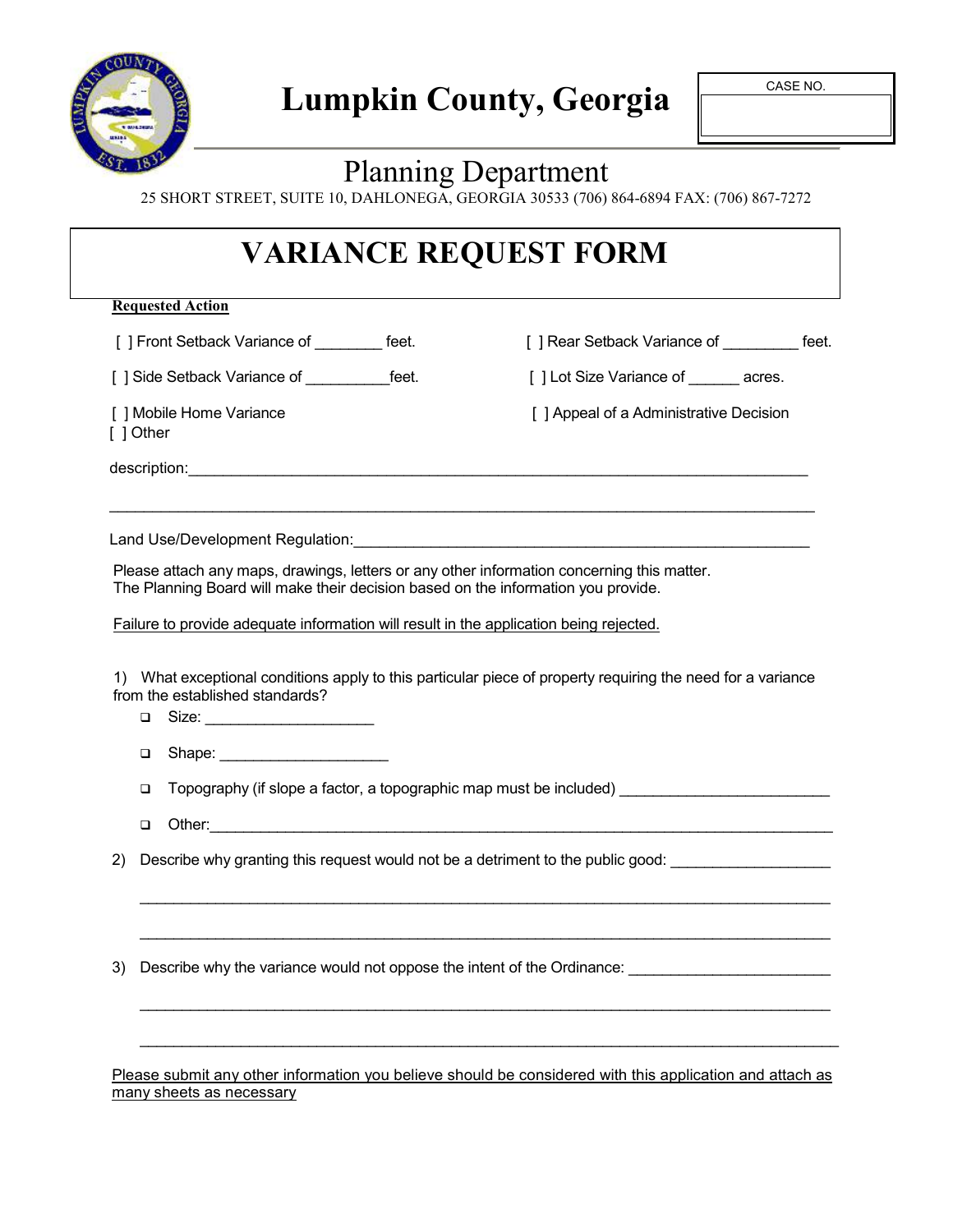### **LUMPKIN COUNTY PROPERTY OWNER AUTHORIZATION**

This page must be completed when the Applicant for the Variance is Someone other than the Owner of Record of the Property.

I hereby swear that I am the owner of the property located at  $($  address and /or map and parcel  $#$   $)$ 

 $\_$  , and the contribution of the contribution of  $\mathcal{L}_1$  , and  $\mathcal{L}_2$  , and  $\mathcal{L}_3$  , and  $\mathcal{L}_4$  , and  $\mathcal{L}_5$ 

 $\_$  , and the contribution of the contribution of  $\mathcal{L}_1$  , and  $\mathcal{L}_2$  , and  $\mathcal{L}_3$  , and  $\mathcal{L}_4$  , and  $\mathcal{L}_5$ 

as shown in the deed records of Lumpkin County, Georgia, which will be affected by this variance request.

By signature below, I hereby authorize the person named below to act as the applicant or agent in pursuit of the variance requested on this property. I realize that any variance granted, and/or conditions placed on the property will be binding upon the property regardless of ownership.

| Name of Applicant or Agent: |              |                        |
|-----------------------------|--------------|------------------------|
|                             | (print name) |                        |
|                             |              |                        |
| City, State, Zip Code:      |              |                        |
|                             |              | no pager numbers       |
| Name of Owner:              | (print name) | Date:                  |
| Signature of Owner:         |              |                        |
| Notary Public:              |              | My Commission Expires: |